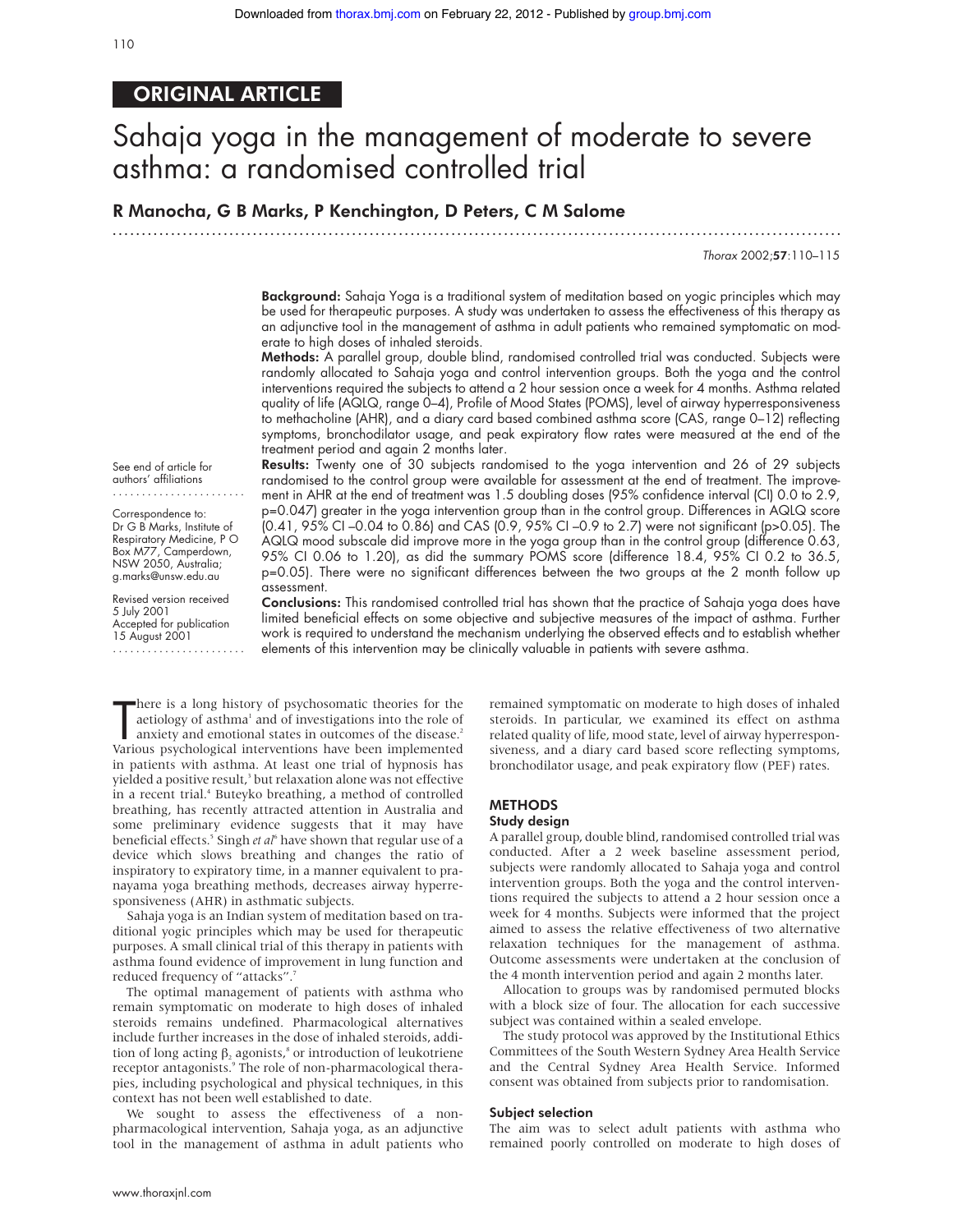Sahaja yoga in the management of asthma 111

| Score          | Symptoms                                                                               | <b>Bronchodilator usage</b>                       | Min morning PEF<br>as % of best* |
|----------------|----------------------------------------------------------------------------------------|---------------------------------------------------|----------------------------------|
| 0              | Nil                                                                                    | Nil                                               | >93%                             |
|                | No night symptoms; daytime symptoms $\leq 2$ times (in 2/52)                           | Used on $\leq 2$ days (in 2/52)                   | $>85$ and $\leq 93\%$            |
| $\overline{2}$ | No night symptoms; daytime symptoms $>2$ times but $\leq 10$ times<br>(in 2/52)        | Used on >2 days but $\leq 10$ days (in 2/52)      | $>78$ and $\leq 85\%$            |
| 3              | Night symptoms $\leq 2$ times (in 2/52) OR daytime symptoms > 10<br>times (in $2/52$ ) | Used on >10 days, average 1-2 times/day           | $>70$ and $\leq 78\%$            |
| 4              | Daytime symptoms every day OR night symptoms > 2 times<br>(in 2/52)                    | Used on >10 days, average 3 times or more per day | $\leq 70\%$                      |

inhaled steroids and who were amenable to the idea of a nonpharmacological stress management intervention.

Subjects were recruited by newspaper advertisement (n=850 responses), review of asthma clinic records (n=200 reviewed), and through local general practitioners (n=30 referrals). Subjects with asthma were eligible for inclusion in the study if they were aged 16 or over and had a history of asthma symptoms for a least 1 year. Other inclusion criteria were: at least moderate to severe asthma as evidenced by a combined asthma score of 7 or more out of 12 (see below)<sup>10</sup>; airway hyperresponsiveness (PD<sub>20</sub>FEV<sub>1</sub> <12.2 µmol methacholine) or  $>$ 15% FEV<sub>1</sub> bronchodilator response; daily inhaled treatment with  $\geq 1500 \text{ µg}$  beclomethasone, 1200  $\text{µg}$  budesonide or 750 µg fluticasone for at least the preceding 6 weeks; and stable asthma treatment for the preceding 6 weeks. Subjects with a history of an exacerbation or respiratory tract infections in the preceding 6 weeks, current smokers, pregnant or lactating women, and those who could not communicate in English were excluded.

#### Sahaja yoga intervention

The key experience of Sahaja yoga meditation is a state called "thoughtless awareness" or "mental silence" in which the meditator is fully alert and aware but is free of any unnecessary mental activity. The Sahaja yoga session was conducted by an experienced instructor who taught subjects how to achieve this state by the use of silent psychological affirmations. The weekly sessions involved meditation, instructional videos, personalised instruction, and discussion of problems in relation to improving the experience of meditation. Subjects were encouraged to achieve this state of mental silence for a period of 10–20 minutes twice each day.

#### Control intervention

The control intervention included relaxation methods, group discussion, and cognitive behaviour therapy-like exercises. Relaxation methods involved positive affirmations such as "I can breathe easily and without restriction", progressive muscle relaxation, and visualisation (focusing on seeing their lungs breathing easily). Group discussion was semi-formal and enabled participants to share experiences and develop a sense of community. The cognitive behaviour therapy-like exercises were designed to give the subject insight into the way in which their thoughts, feelings, and reactions to stress influenced the severity and perception of their illness. This approach was based on a workbook on relaxation and stress management techniques called *Learning to Unwind*. <sup>11</sup> The sessions were conducted by an experienced instructor. Subjects were encouraged to practise the techniques at home for 10–20 minutes twice daily.

Both the yoga and control techniques were practised with the subject seated. Treatment with inhaled steroids, long acting  $\beta_2$  agonists, and/or theophylline was continued unchanged throughout the study period.

#### Outcome measurements

Outcome assessments at baseline, at the end of the intervention, and 2 months after the end of the intervention were undertaken by an investigator who was blind to the group allocation of the subjects.

Subjects kept written diary cards to record twice daily PEF rates, symptoms, and bronchodilator use for 2 week periods at each assessment. Each of these was scored as shown in table 1. The combined asthma score, $10$ <sup>th</sup> the sum of these three components, was then calculated for each subject for each assessment period. The possible range of scores was 0–12. In addition, mean morning peak flow (am PEF) and lowest peak flow as a percentage of the highest peak flow (low%high) were calculated for each diary card.

At each assessment subjects completed a questionnaire to assess changes in medication compared with baseline. A disease specific asthma quality of life questionnaire (AQLQ, University of Sydney)<sup>12</sup> and a measure of mood states, the Profile of Mood States (POMS),<sup>13</sup> were also administered. Total AQLQ scores and subscale scores for breathlessness, mood disturbance, social disruption, and concerns for health were calculated on a scale of 0 (no impairment of quality of life) to 4 (maximum impairment). POMS scores for tension, depression, anger, vigour, fatigue, confusion, and a summary mood score were calculated.

Spirometric function was measured at least 4 hours after the last dose of short acting bronchodilator and 12 hours after the last dose of long acting bronchodilator. A methacholine challenge test was performed to assess airway responsiveness in subjects who did not have severe airflow obstruction (generally, FEV<sub>1</sub> >60% predicted<sup>14</sup>) at baseline. The challenge was performed by the rapid method using a hand held DeVilbiss No 45 nebuliser to administer cumulative doses of methacholine in the doses of 0.1–12.2  $\mu$ mol.<sup>15</sup> The provoking dose required to cause a 20% reduction in  $FEV<sub>1</sub>$  from the post-saline value (PD<sub>20</sub>FEV<sub>1</sub>) was measured by linear interpolation on a log-dose response curve or by linear extrapolation to a maximum of twice the final dose administered. All extrapolated values greater than this were assigned a value of twice the final cumulative dose. Values of  $PD_{20}FEV$ , were log transformed for analysis. Change in  $PD_{20}FEV_1$  was expressed in units of doubling doses.

#### Data analysis and sample size

Analysis was by intention to treat. Primary outcome variables were the combined asthma score, the AQLQ (Total) score, and  $PD_{20}FEV_1$ . All other outcomes were secondary outcome variables.

All outcomes measured at the conclusion of the intervention and 2 months later were expressed as changes from baseline. Between group differences in these changes were calculated, together with 95% confidence intervals. The changes were compared by the unpaired (two sample) *t* test. For non-normally distributed data Wilcoxon's non-parametric test was used to check the results of the parametric analysis.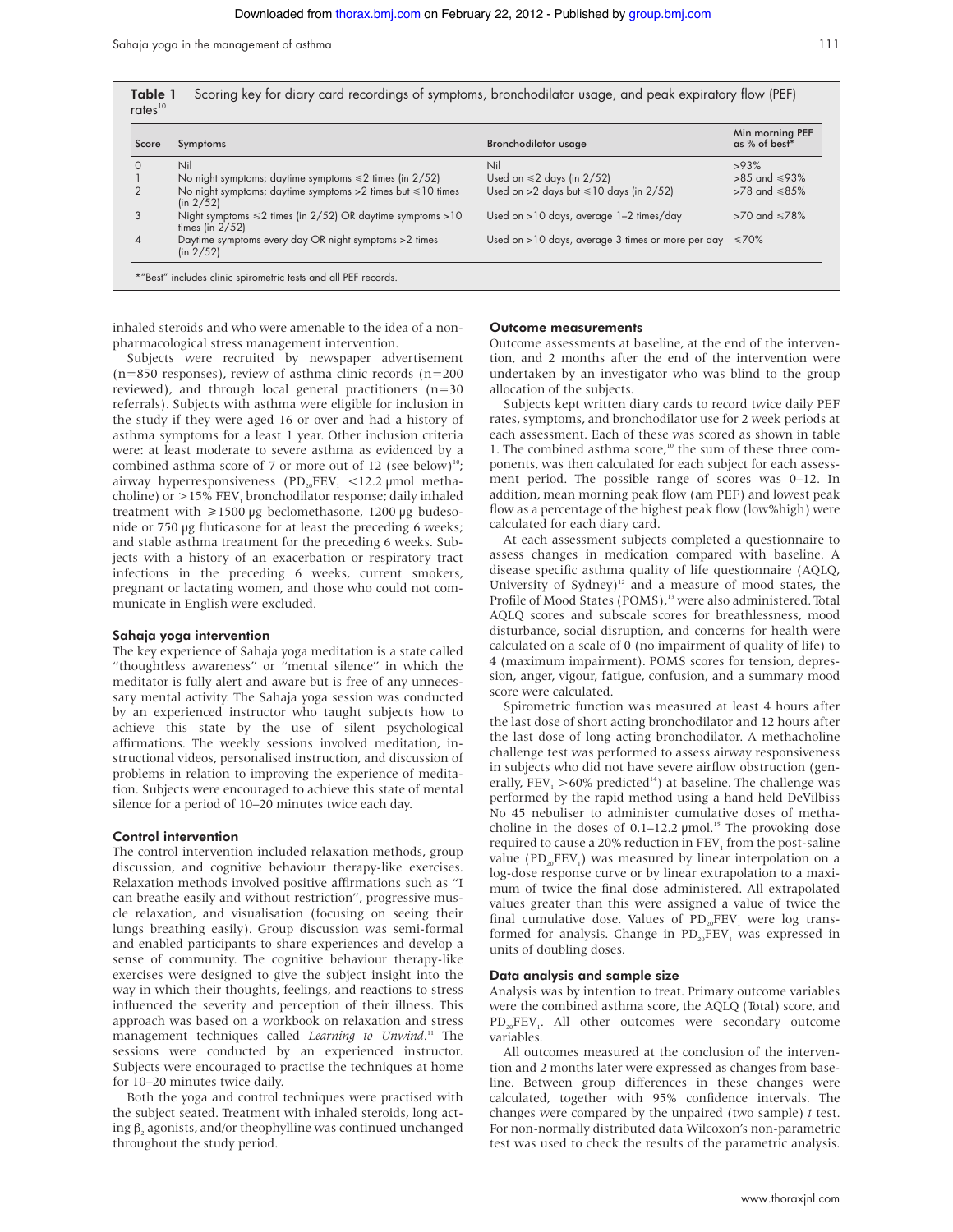| study | Table 2 Reasons for withdrawal of subjects from the |
|-------|-----------------------------------------------------|
|       |                                                     |

|                                   | Sahaja yoga | Control |
|-----------------------------------|-------------|---------|
| Social/work changes               |             |         |
| Illness unrelated to intervention |             |         |
| Disliked the intervention         |             |         |
| Changed management regimen        |             |         |

Details of subjects' record of attendance at the Sahaja yoga and control group sessions were quantified to assess compliance.

We estimated that a sample size of 25 in each group would allow us to detect a difference between groups in  $PD_{20}$  of one doubling dose with 80% power ( $\alpha = 0.05$ ). This sample size would also be sufficient to detect a clinically meaningful difference in AQLQ scores between the groups.<sup>16</sup> To ensure 25 subjects were available for evaluation we planned to randomise 30 subjects into each group.

## RESULTS

#### Subjects

Of 120 subjects who appeared suitable for the study on the basis of initial telephone interview, 59 eligible subjects were finally randomised: 30 to the Sahaja yoga intervention and 29 to the control arm. Nine subjects randomised to the yoga intervention and three subjects randomised to the control group withdrew before the end of treatment assessment. No outcome data are available for these subjects. The reasons for withdrawal are shown in table 2.

Differences at baseline between the randomisation groups and between those who did and did not complete the end of treatment assessment are shown in table 3. Subjects in the yoga group had slightly higher (worse) scores on the mood subscale of the AQLQ and higher PEF values (low%high) than those in the control group. Five subjects in each group were using long acting β, agonists and one subject in each group was taking theophylline.

Of the 21 subjects in the yoga group who had the end of treatment assessment, five did not have a methacholine challenge at baseline (all because of a pre-test FEV<sub>1</sub> of  $<60\%$  predicted), four did not have a challenge at the end of treatment

(two because of a pre-test FEV<sub>1</sub> of  $<60\%$  predicted), and six did not have a challenge at end of the 2 month follow up period (four because of a pre-test  $FEV<sub>1</sub>$  of  $<60\%$  predicted). Of the 26 control group subjects who had the end of treatment assessment, one was lost to follow up before the 2 month follow up assessment and one did not complete the diary cards or questionnaires at the end of the treatment period or the 2 month follow up period. In addition, seven did not have a methacholine challenge test at baseline (six because of a pretest FEV<sub>1</sub> of <60% predicted), eight did not have a challenge at the end of the treatment period (seven because of a pre-test  $FEV<sub>1</sub> < 60\%$  predicted), and nine of the continuing participants did not have a challenge at the end of the 2 month follow up period (eight because of a pre-test  $FEV<sub>1</sub>$  of  $<60\%$  predicted).

#### Adherence to the intervention

Twenty of the 21 subjects in the yoga intervention group who had the end of treatment assessment attended at least eight of the 16 yoga sessions. Seventeen of these attended 12 or more sessions and five attended all 16 sessions. In the control group 19 of the 26 who had the end of treatment assessment attended at least eight sessions, 17 attended 12 or more sessions, and 12 attended all 16 sessions.

#### Principal outcome measures

At the end of the treatment period the level of AHR had improved by 1.6 doubling doses (95% confidence interval (CI) 0.6 to 2.7) in the yoga intervention group and by 0.2 doubling doses (95% CI−0.8 to 1.2) in the control group (p=0.047 for between group difference). The difference between the groups was no longer significant 2 months after the end of treatment (fig 1, table 4).

The exclusion of data for occasions when methacholine challenge tests could not be performed because of low lung function potentially could have biased this analysis of change in AHR. In a sensitivity analysis the change in  $PD_{20}FEV$ <sub>1</sub> was re-calculated with  $PD_{20}FEV_1$  assigned to a value of 0.1  $\mu$ mol (equivalent to severe AHR) for those occasions when a challenge was not performed because the pre-test FEV, was <60% predicted. The findings of this sensitivity analysis were similar to those of the primary analysis. This analysis showed that, at the end of treatment, the improvement in AHR was 1.9 doubling doses greater in the yoga intervention group than in

|                                 | Yoga          |                | Control       |                 |
|---------------------------------|---------------|----------------|---------------|-----------------|
|                                 | Randomised    | Complete*      | Randomised    | Complete*       |
| Number                          | 30            | 21             | 29            | 26              |
| Mean age (years)                | 36            | 37             | 36            | 37              |
| Female (n)                      | 14            | 11             | 17            | 15              |
| Ex-smokers (n)                  | 10            | $\overline{7}$ | 11            | 10              |
| Duration of asthma (years)      | 25            | 25             | 22            | 22              |
| Mean inhaled steroid dose (µg)† | 2458          | 2274           | 1927          | 1918            |
| Mean FEV, (% predicted)         | 75%           | 76%            | 76%           | 73%             |
| Mean FEV,/FVC ratio             | 0.70          | 0.71           | 0.75          | 0.74            |
| Mean AQLQ Total score           | 1.7           | 1.5            | 1.5           | 1.5             |
| Mean AQLQ Breathlessness score  | 1.5           | 1.4            | 1.5           | 1.5             |
| Mean AQLQ Mood score            | 1.7           | 1.8            | 1.3           | 1.3             |
| Mean AQLQ Social score          | 1.4           | 1.2            | 1.4           | 1.5             |
| Mean AQLQ Concerns score        | 1.9           | 1.7            | 1.6           | 1.7             |
| Mean morning peak flow          | 369           | 372            | 365           | 363             |
| Peak flow (low % high)          | 76%           | 77%            | 72%           | 70%             |
| $CAS+$ (max 12)                 | 10            | 10             | 10            | 10              |
| $PD_{20}FEV_1$ (µmol)           | 1.20 (n = 22) | $1.51(n = 16)$ | 1.21 (n = 22) | $1.29$ (n = 19) |

FEV<sub>1</sub> = forced expiratory volume in 1 second; FVC = forced vital capacity; AQLQ = asthma related quality of life questionnaire; CAS = combined asthma score; PD<sub>20</sub>FEV<sub>1</sub> = dose of methacholine provoking a fall in FEV<sub>1</sub><br>of 20% or more. \*Subjects who had outcome assessments performed at the end of the treatment period. †Daily dose of inhaled steroids in beclomethasone µg equivalents. These were calculated on the assumption<br>that beclomethasone 2000 µg = budesonide 1600 µg = fluticasone 1000 µg. ‡Median values.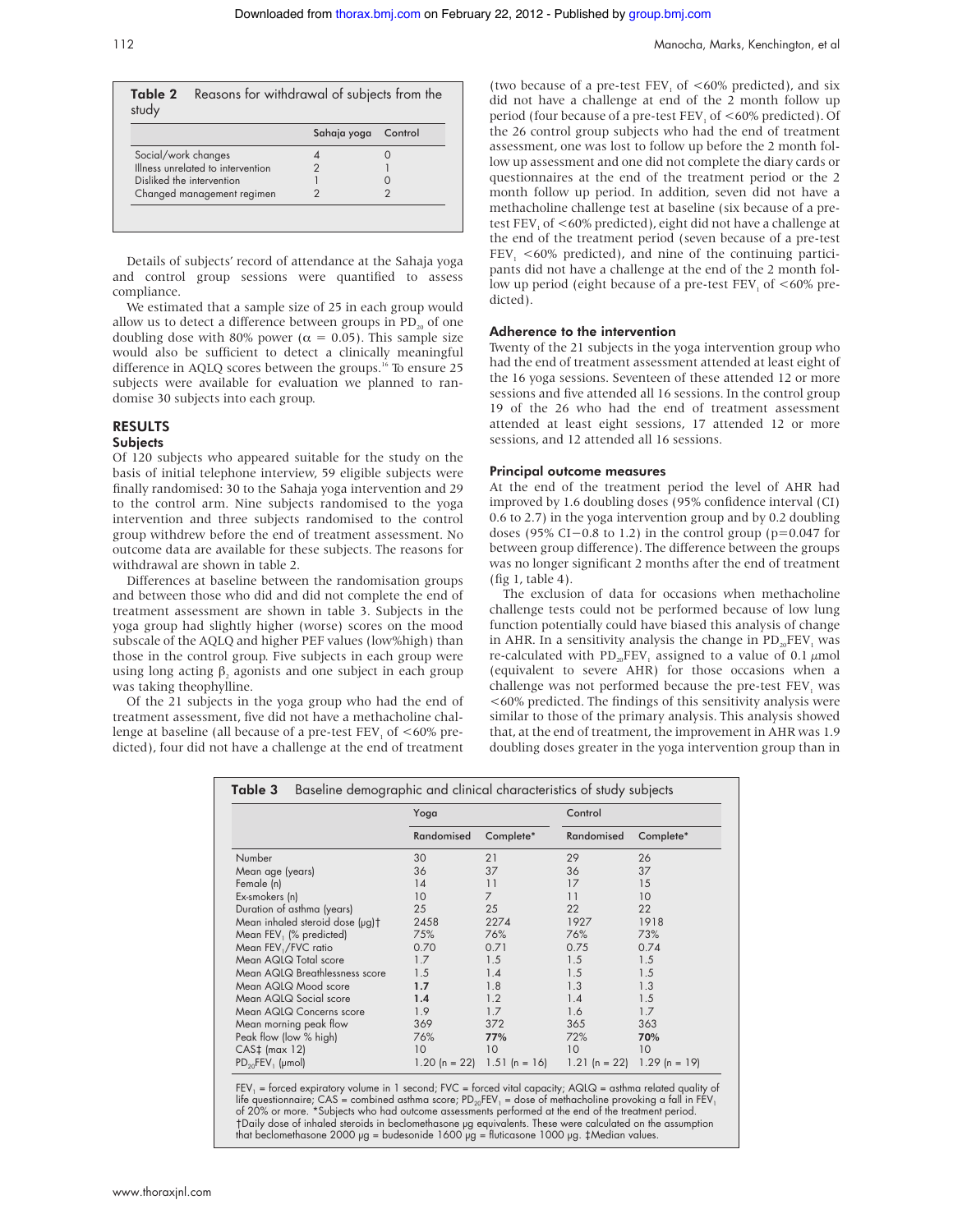

Figure 1 Changes in airway responsiveness to methacholine.  $PD_{20}FEV_1$  (µmol methacholine) at baseline, at the end of the intervention, and 2 months after the end of the intervention in the yoga group (triangles, solid line) and the control group (circles, broken line) are shown. The reference line indicates a value of 12.2 µmol, the maximum dose of methacholine administered during the challenges. Values above this line were calculated by extrapolation.

the control group (95% CI 0.7 to 3.4,  $p=0.004$ ). At the end of the 2 month follow up period the improvement in AHR, estimated in this sensitivity analysis, was 1.2 doubling doses greater in the yoga intervention group than in the control group (95% CI –0.4 to 2.8, p=0.1).

The improvement in AQLQ score at the end of the treatment period was 0.41 units greater in the yoga group than in the control group. This difference just failed to reach statistical significance ( $p=0.07$ ). There was no between group difference in the change in AQLQ scores 2 months after the intervention was completed (table 4). There was no difference between the two groups in the CAS either at the end of the treatment period or at the 2 month follow up assessment.

#### Secondary outcome measures

Examination of the subscale scores from the AQLQ reveals that the major impact of yoga was on the "mood" subscale (fig 2). At the end of treatment there was significantly greater improvement in this subscale in the yoga group than in the control group. A slightly lesser difference, which just failed to reach statistical significance, was still evident 2 months after the end of treatment. The "breathlessness" subscale tended to reflect greater benefits from the yoga intervention than the "social" or "concerns" subscales.

At the end of the intervention period the yoga group had greater beneficial changes in POMS tension and fatigue scales and in the summary mood measure than the control group (fig 2). However, at the follow up examination, although there were similar trends in these scales, the differences were no longer significant.



Figure 2 (A), (B) Changes in Asthma Quality of Life Questionnaire score (AQLQ) and (C), (D) Profile of Moods States (POMS) at the end of the intervention (A and C) and 2 months after the end of the intervention (B and D) in the yoga group (filled circles) and the control group (open circles). The diamond indicates the mean difference between the two groups (change in yoga group – change in control group) and the error bars represent the 95% confidence interval around the mean difference. A positive change in the AQLQ score indicates an improvement in quality of life. A positive change in the POMS component scores indicates a reduction in the attribute (that is, an improvement in all scales except vigour). A positive change in the total POMS score indicates an improvement in mood.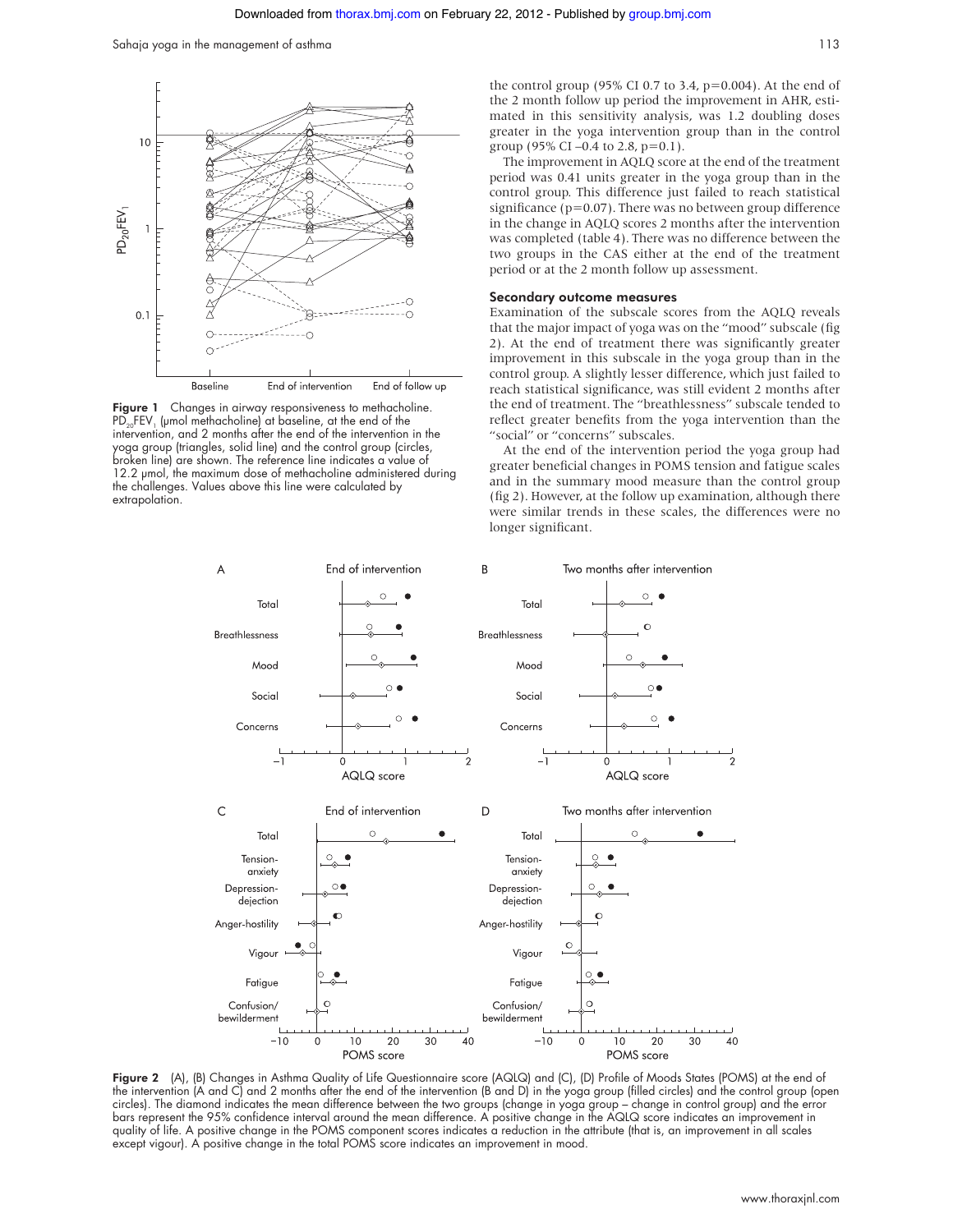There were no significant changes in lung function as measured by spirometric tests during clinic visits or as measured by peak flow at home (table 4).

#### **DISCUSSION**

Sahaja yoga improved AHR and some aspects of impairment of AQLQ and mood in patients with asthma who had remained symptomatic despite treatment with moderate to high dose inhaled steroids for at least 6 weeks. The benefits of yoga on these outcomes were greater than the benefits of relaxation alone. The magnitude of the beneficial change in AHR due to the yoga intervention in this study was approximately equivalent to that attributed to inhaled corticosteroids in patients with asthma in previous studies.<sup>17</sup> However, these improvements were not accompanied by changes in lung function or symptoms recorded by diary card and appeared to wane over a period of 2 months after the intervention ceases.

The conclusions of this study are generalisable to subjects with symptomatic asthma who express interest in the non-pharmacological therapies but may not be applicable to patients who are antipathetic to this form of treatment. Although the use of complementary treatments for asthma is not frequently reported to treating doctors, their use was common among members of the UK's National Asthma Campaign $18$  in which 30% of respondents reported that they had used breathing techniques to relieve symptoms.<sup>1</sup>

It is important to note that the role of yoga was assessed as an adjunctive treatment. All subjects had been taking the equivalent of beclomethasone 1500 µg /day for at least 6 weeks before randomisation and they continued on this treatment throughout the intervention and follow up period. Hence, the benefits of yoga are additional to the benefits of inhaled steroids. We have not tested the role of yoga as a replacement for inhaled steroids and cannot deduce whether the beneficial effects of yoga require the simultaneous use of inhaled steroids.

One of the strengths of this study is the use of a plausible control intervention. The relatively good adherence to the intervention by the control group participants is evidence of our success in blinding participants to the active versus control status of the alternative intervention groups. Unexpected substantial improvements in symptom scores and quality of life in the control group, presumably due to non-specific effects of both interventions and the trial itself, may have limited our ability to detect further benefits which were specific to the Sahaja yoga intervention.

There was a larger than expected loss to follow up in yoga treatment group. The availability of outcome data on only 21 subjects in this group was less than the 25 estimated in the sample size calculations. This left the study slightly underpowered and, hence, the failure to detect a significant treatment effect on AQLQ (Total) score may be a type II error.

The higher than expected dropout rate in the yoga treatment group does introduce a potential problem with bias due to selective withdrawal of subjects who were not benefiting from the intervention. However, most of these withdrawals occurred soon after randomisation and are therefore unlikely to be related to the effectiveness of the intervention.

Among those who did reach the end of treatment assessment, compliance with the yoga and control treatments was good. Most subjects attended most of the sessions. However, we do not have any quantitative data on adherence to yoga practices between the actual sessions or during the postintervention follow up period. We have anecdotal evidence to suggest that there was poor maintenance of meditation practices after the end of the intervention period. It is likely that this explains the lack of efficacy at the follow up assessment.

The findings reported here lend some support to the conclusions of a previous small randomised controlled trial of

|                                      | End of intervention |         |                                 |                               |    | Two months after intervention                  |                                       |                             |               |
|--------------------------------------|---------------------|---------|---------------------------------|-------------------------------|----|------------------------------------------------|---------------------------------------|-----------------------------|---------------|
|                                      | Yoga                | Control | Difference* (95% CI)            | p value                       |    | Yoga                                           | Control                               | Difference* (95% Cl)        | p value       |
| Combined Asthma Score (max score 12) |                     |         | $0.9$ (-0.9 to 2.7)             | 0.3                           |    | $\frac{0}{2}$                                  |                                       | $-0.5$ $(-2.2$ to 1.2)      |               |
| AQLQ [Total] (max score 4)           |                     | 0.65    | 0.41 $(-0.04 \text{ to } 0.86)$ |                               | 45 |                                                |                                       | $0.25$ $[-0.21$ to $0.72]$  |               |
| $PD_{20}$ FEV, (doubling doses)      | 1.64                | $-0.18$ | $-1.46$ $(-2.89$ to $-0.02$ )   | $0.047$<br>$0.047$<br>$0.005$ | 26 |                                                |                                       | $0.84$ ( $-2.37$ to 0.70)   |               |
| -EV, (% predicted)                   | 4.2                 |         | $-4.8$ $[-13.1$ to 3.5          |                               |    |                                                |                                       | $.0[-8.1 \text{ to } 10.1]$ | $\frac{8}{2}$ |
| FEV,/FVC ratio                       | $-0.008$            | 0.003   | $-0.011(-0.047)$ to 0.024)      |                               |    | $\frac{0.88}{-1.57}$<br>$\frac{-0.57}{-0.033}$ | $0.63$<br>$0.74$<br>$0.002$<br>$-1.4$ | 0.031 (-0.085 to 0.023)     |               |
| Morning PEF (I/min)                  |                     |         | $-0.7$ ( $-18.4$ to $17.0$ )    | 9.9                           |    | 1.6                                            |                                       | $1.1 (-13.0619.1$           |               |
| PEF (low % high)                     |                     | $-6.5$  | $-0.1$ $(-6.1$ to 5.8)          |                               |    | $-4.5$                                         | $-8.5$                                | $1.0$ $[-3.4$ to 11.4)      |               |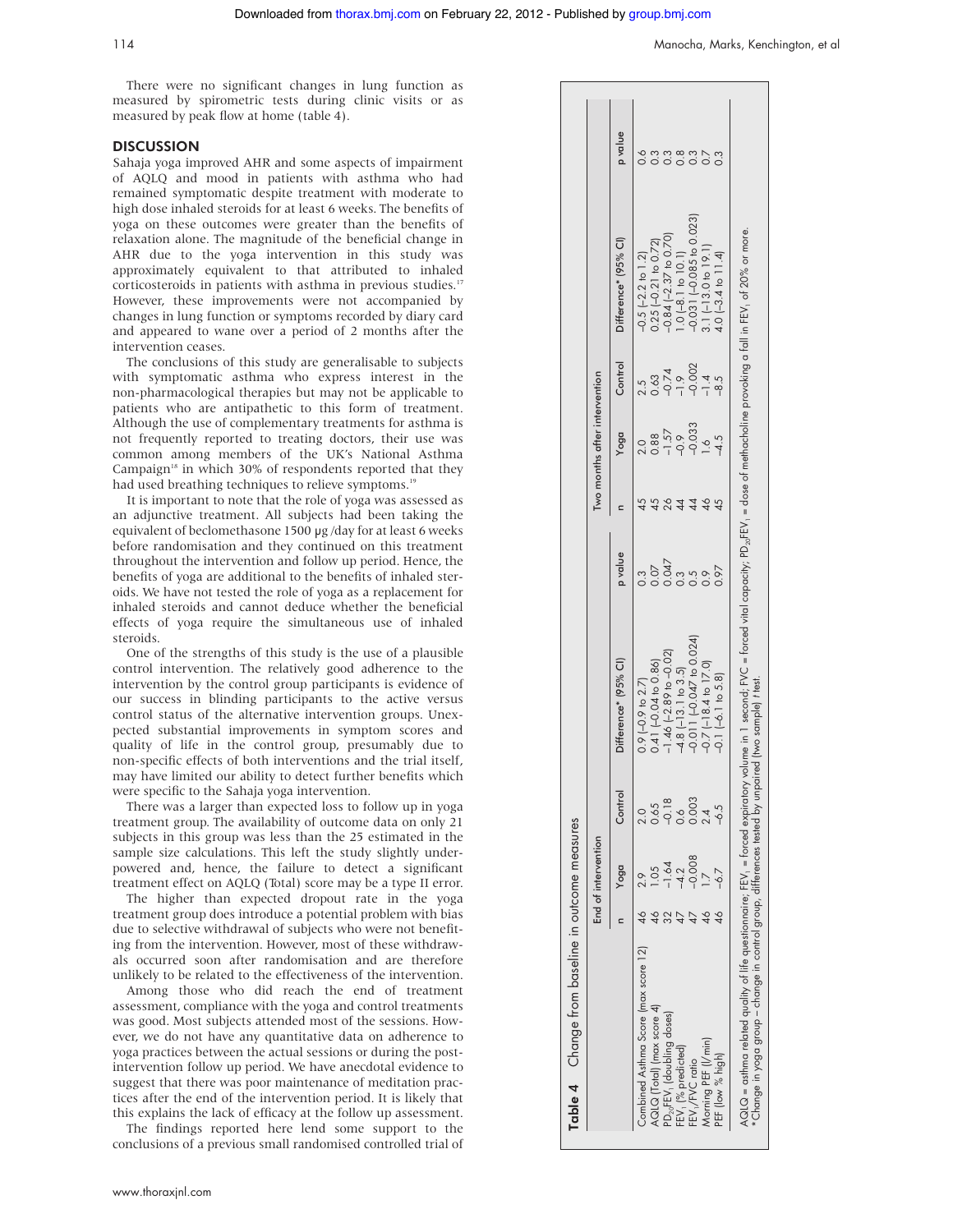the effectiveness of Sahaja yoga in the management of asthma in adult women.<sup>7</sup> In nine patients randomised to the intervention group the FEV<sub>1</sub>/FVC ratio increased from 48% at baseline to 66% at the conclusion of the 4 month intervention period. Over the same period the spirometric ratio did not change in nine control subjects ( $p$ <0.001). Subjects in the intervention group had an average of 5.8 "acute attacks" during the treatment period compared with 12.9 "acute attacks" over the same period in the controls  $(p<0.001)$ .

Meditation is designed to help the individual develop a state of mind which is positive or benevolent towards oneself and others. The ideal state of mind has been described as "Sahaja", meaning spontaneous or effortless. The experience of meditation is essentially the Sahaja state. The yogic tradition encourages aspirants to pursue the awakening of an energy, traditionally known as "kundalini", that facilitates the achievement of the Sahaja state. The meditative experience is characterised by a sensation of normal, or even heightened, alertness in conjunction with a state of complete mental silence. This is associated with a sense of relaxation and positive mood and a feeling of benevolence towards oneself and others. Meditation by the Sahaja yoga technique is, according to tradition, an innately therapeutic process which is beneficial for all chronic diseases, mental or physical, including asthma.

There are alternative explanations for the observed benefit. Many yoga and meditation practices include exercises designed to alter the pattern of breathing. Subjects in this study were given no explicit instructions about controlling their breathing pattern and we did not measure ventilation. However, previous studies have shown that tidal volume and frequency may be reduced during and following a period of meditation.<sup>20 21</sup> Mild hypoventilation has a number of physiological consequences which could have affected our results. Proponents of the Buteyko breathing technique claim that asthma is associated with chronic hyperventilation and consequent hypocapnia, and propose that exercises which reduce minute ventilation are likely to be beneficial.<sup>22</sup> In the only published controlled trial of the Buteyko breathing technique<sup>5</sup> asthmatics receiving active treatment had significant reductions in  $\beta$ , agonist use, suggesting that the breathing exercises reduced asthma symptoms. However, the breathing exercises had no effect on end tidal carbon dioxide pressure, suggesting that the mechanism of the effect is unlikely to be via a reduction in hypocapnia.

An alternative hypothesis may be that altering the pattern of breathing alters AHR by a direct effect on the dynamics of airway smooth muscle. Recent observations have led to the suggestion that the shortening velocity of airway smooth muscle may be an important determinant of AHR.<sup>23 24</sup> In addition, there is in vitro evidence which suggests that airway smooth muscle shortening velocity may be affected directly by the volume of tidal breathing.<sup>25</sup> In this model, decreasing tidal volume decreases the amplitude of force fluctuations acting on the smooth muscle and leads to reductions in actin-myosin crossbridge cycling rates and shortening velocity of the muscle, with a subsequent reduction in the amount of airway narrowing for a given stimulus. This model has not been tested in humans but provides a plausible explanation whereby changes in breathing pattern might alter AHR.

In conclusion, this randomised controlled trial has shown that, in patients who express an interest in nonpharmacological treatments for asthma, the practice of Sahaja yoga does have limited beneficial effects on some objective and subjective measures of the impact of asthma. Potential explanations include an effect on the flow of "vital energy" according to the traditional yogic system or an effect on airway smooth muscle dynamics. While many will be sceptical of the yogic explanation for these observations, it is possible that further study of the effect of yogic meditation practices and

altered breathing patterns in subjects with asthma may elucidate new non-pharmacological strategies to assist in the control of the manifestations of this condition.

#### ACKNOWLEDGEMENTS

The authors gratefully acknowledge the assistance of Greg Turek, Peter Aerfeldt, Andrew Jones, Jelena Lemaic, Anne Stuckey, and Alyson Roberts in conducting this study.

#### .....................

Authors' affiliations

R Manocha, Natural Therapies Unit, Royal Hospital for Women, NSW, Australia

G B Marks, C M Salome, Institute of Respiratory Medicine, University of Sydney, NSW, Australia

G B Marks, South Western Sydney Clinical School, University of New South Wales, NSW, Australia

P Kenchington, Concord Psychiatry Unit, NSW, Australia

Support: Royal Australasian College of General Practitioners (Trainee Scholarship and Research Fund).

#### **REFERENCES**

- 1 Groen J. The psychosomatic theory of bronchial asthma. Psychother Psychosom 1979;31:38–48.
- 2 Jones N, Kinsman R, Dirks J, et al. Psychological contributions to chronicity in asthma: patient response styles influencing medical treatment and its outcome. Med Care 1979;17:1103–18.
- 3 Ewer T, Stewart D. Improvement in bronchial hyper-responsiveness in patients with moderate asthma after treatment with a hypnotic technique: a randomised controlled trial. BMJ 1986;293:1129–32.
- 4 Lehrer P, Hochron S, Mayne T, et al. Relaxation and music therapies for asthma among patients prestabilized on asthma medication. J Behav Med 1994;17:1–24.
- 5 Bowler SD, Green A, Mitchell CA. Buteyko breathing techniques in asthma: a blinded randomised controlled trial. Med J Aust 1998:169:575-8.
- 6 Singh V, Wisniewski A, Britton J, et al. Effect of yoga breathing exercises (pranayama) on airway reactivity in subjects with asthma. Lancet 1990;335:1381–3.
- 7 Rai U, Wells B. Role of Sahaja yoga in asthma. In: XVI World Congress on diseases of the chest. Boston: 1989.
- 8 Woolcock A, Lundback B, Ringdal N, et al. Comparison of addition of salmeterol to inhaled steroids with doubling of the dose of inhaled<br>steroids. A*m J Respir Crit Care Med* 1996;**153**:1481–8.
- 9 Horwitz R, McGill K, Busse K. The role of leukotriene receptor modifiers in the treatment of asthma. Am J Respir Crit Care Med 1998;157:1363–71.
- 10 Reddel H, Trevillion L, Salome C, et al. A scoring system for mild to severe asthma. Aust NZ J Med 1995;25:423.
- Browne WJ. Learning to unwind. A workbook on relaxation and stress mangemen<sup>t</sup> techniques. Sydney: Health Media and Education Centre, 1984.
- 12 Marks G, Dunn S, Woolcock A. A scale for the measurement of quality of life in adults with asthma. *J Clin Epidemiol* 1992;4**5**:461–72.<br>13 **McNair D**, Lorr M, Droppleman L. POMS Manual - Profile Of Mood
- States. San Diego, CA: EdITS/Educational and Industrial Testing Service, 1992.
- 14 Quanjer P, Tammeling G, Cotes J, et al. Lung volumes and forced ventilatory flows. Eur Respir J 1993;6(suppl):5–40.
- 15 Yan K, Salome C, Woolcock A. Rapid method for measurement of bronchial responsiveness. Thorax 1983;38:760–5.
- 16 Marks G, Dunn S, Woolcock A. An evaluation of an asthma quality of life questionnaire as a measure of change in adults with asthma. J Clin Epidemiol 1993;46:1103–11.
- 17 Haahtela T, Jarvinen M, Kava T, et al. Comparison of a  $β_2$  agonist, terbutaline, with an inhaled corticosteroid, budesonide, in newly detected asthma. N Engl J Med 1991;325:388–92.
- 18 Ernst E. Complementary therapies for asthma: what patients use. J Asthma 1998;35:667–71.
- 19 Ernst E. Breathing techniques: adjunctive treatment modalities for asthma? A systematic review. Eur Respir J 2000;15:969–72.
- 20 Sudsuang R, Chentanez V, Veluvan K. Effect of Buddhist meditation on serum cortisol and total protein levels, blood pressure, pulse rate, lung<br>volume and reaction time. *Physiol Behav* 1991;**50**:543–8.
- 21 Kesterson J, Clinch N. Metabolic rate, respiratory exchange ratio and apneas during meditation. Am J Physiol 1989;256:632–8.
- 22 Stalmatski A. Freedom from asthma: Buteyko's revolutionary treatment. London: KyleCathie Ltd, 1997.
- 23 Solway J, Fredberg J. Perhaps airway smooth muscle dysfunction contributes to asthmatic bronchial hyperresponsiveness after all. Am J Respir Cell Mol Biol 1997;17:144–6.
- 24 Duguet A, Biyah K, Minshall E, et al. Bronchial responsiveness among inbred mouse strains. Am J Respir Crit Care Med 2000;161:839-48.
- 25 Fredberg J, Inouye D, Mijailovich S, et al. Perturbed equilibrium of myosin binding in airway smooth muscle and its implication in bronchospasm. Am J Respir Crit Care Med 1999;159:959–67.